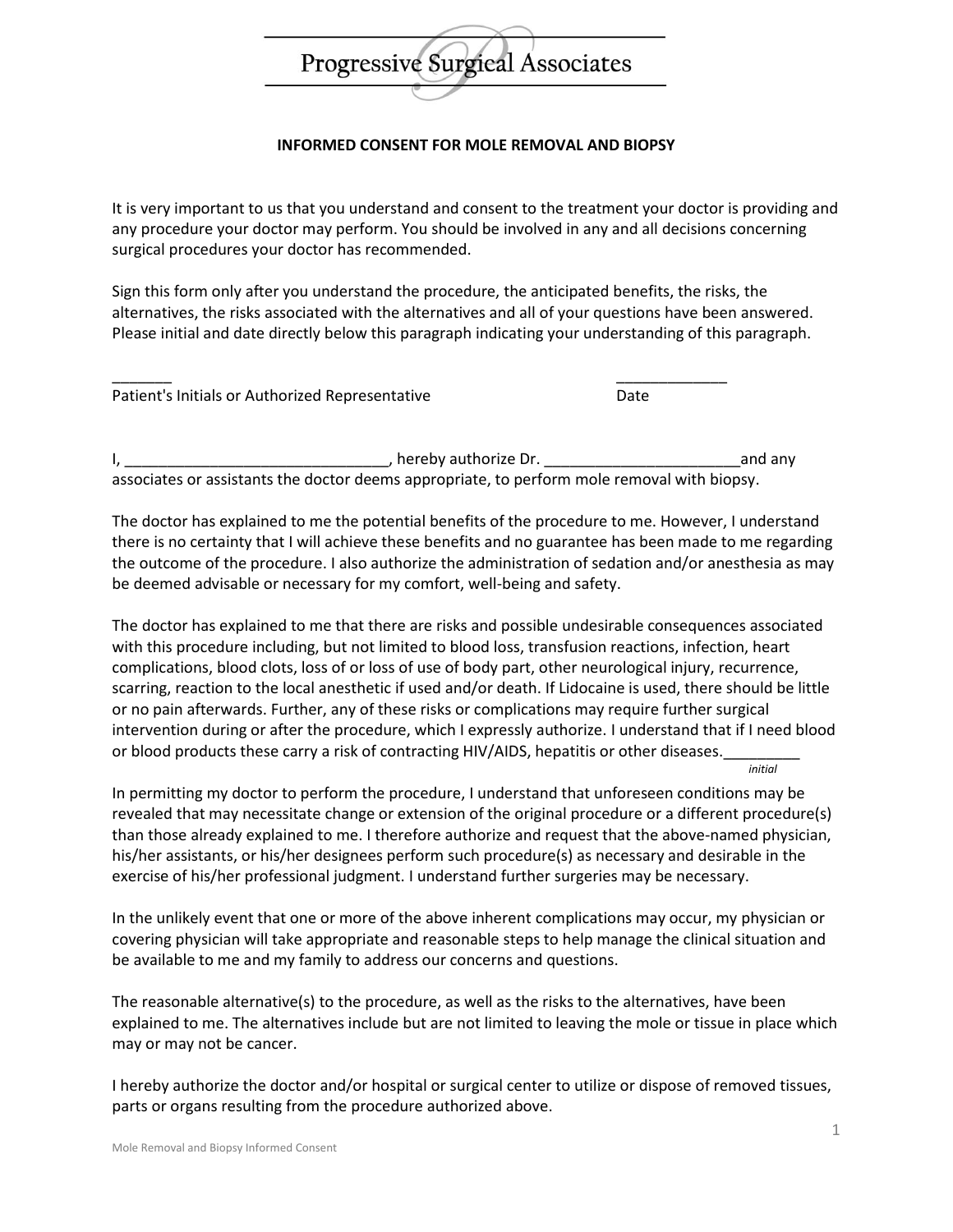I consent to any photographing or videotaping of the procedure that may be performed, provided my identity is not revealed by the pictures or by descriptive texts accompanying them. I consent to the admittance of students or authorized equipment representatives to the procedure room for purposes of advancing medical education or obtaining important product information.

Progressive Surgical Associates

By signing below, I certify that I have had an opportunity to ask the doctor all my questions concerning anticipated benefits, material risks, alternative therapies, and risks of those alternatives, and all of my questions have been answered to my satisfaction.

| Signature of Patient         | Relationship | Date | Time |
|------------------------------|--------------|------|------|
| or Authorized Representative |              |      |      |

 $\square$  The Patient/Authorized Representative has read this form or had it read to him/her.

 $\square$  The Patient/Authorized Representative states that he/she understands this information.

 $\square$  The Patient/Authorized Representative has no further questions.

| Signature of Witness | Date | Time |
|----------------------|------|------|
|                      |      |      |

| <b>Signature of Witness</b> | Date | Time |
|-----------------------------|------|------|

## **CERTIFICATION OF PHYSICIAN:**

I hereby certify that I have discussed with the individual granting consent, the facts, anticipated benefits, material risks, alternative therapies and the risks associated with the alternatives of the procedure(s).

| Physic<br>.<br>____ | -<br>$ -$ |  |
|---------------------|-----------|--|
|                     |           |  |